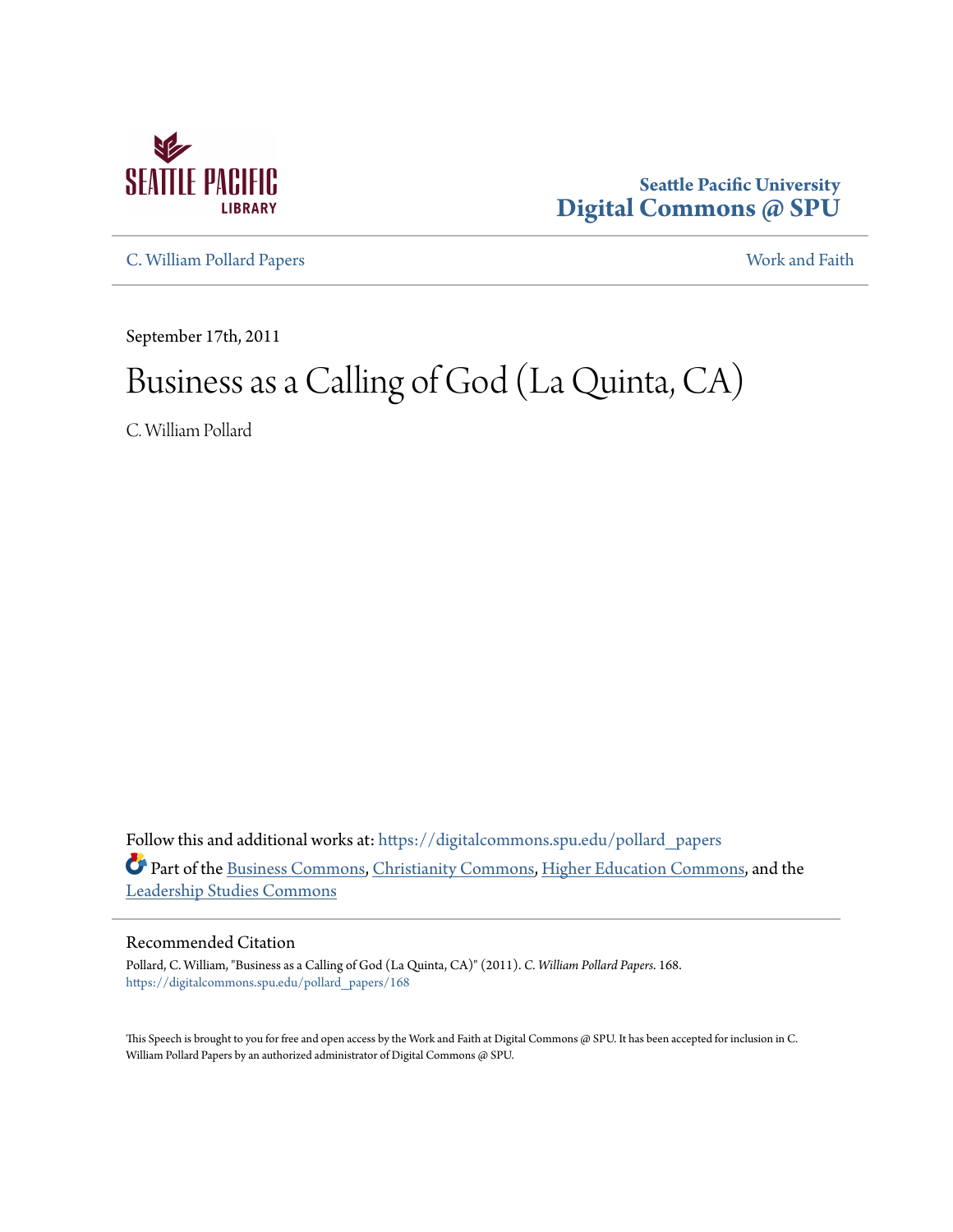Talbot Seminary Retreat Biola University La Quinta CA September 17, 2011

"Business as a Calling of God"

C. William Pollard

Etched in stone on the floor of the chapel of Christ Church College at Oxford University are the words of John Locke spoken over 300 years ago.

> "I know there is truth opposite falsehood and that it may be found if people will search for it, is worth the seeking".

Over the last three years, we have seen a collapse in our financial markets, a domestic and global economic meltdown, foreclosures and unemployment at record levels, and a largely ineffective involvement of government in its attempt to correct the situation. While there have been some signs of improvement, there is still uncertainty about sustainability and the predictability of our markets.

What were the causes for our financial collapse? Was it the self interest of profit seekers compounded by forces of unrestrained greed? Does it reflect a lack of a moral compass and duty of care in the underwriting, packaging, and selling of innovative securities? Or are we to conclude that the up and down cycles of a market driven economy are inevitable?

President Obama, in reviewing what has occurred, suggested that "we have arrived at this point as a result of an era of profound irresponsibility that engulfed both private business firms and public institutions, including some of our largest corporations and the seats of power in Washington D.C."

So, have we lost a desire to seek and know truth, to act responsibility as we do business, and to determine what is "right" for the common good? Will more legislation and regulation solve the problem? As we conduct business in a pluralistic society, can we agree on a source of moral authority? Can the business firm make money, create wealth and also become a moral community for the development of human character and social concern? Can leadership make a difference? For those of us who are Christians and serving in the marketplace, does our faith have a relevance to the way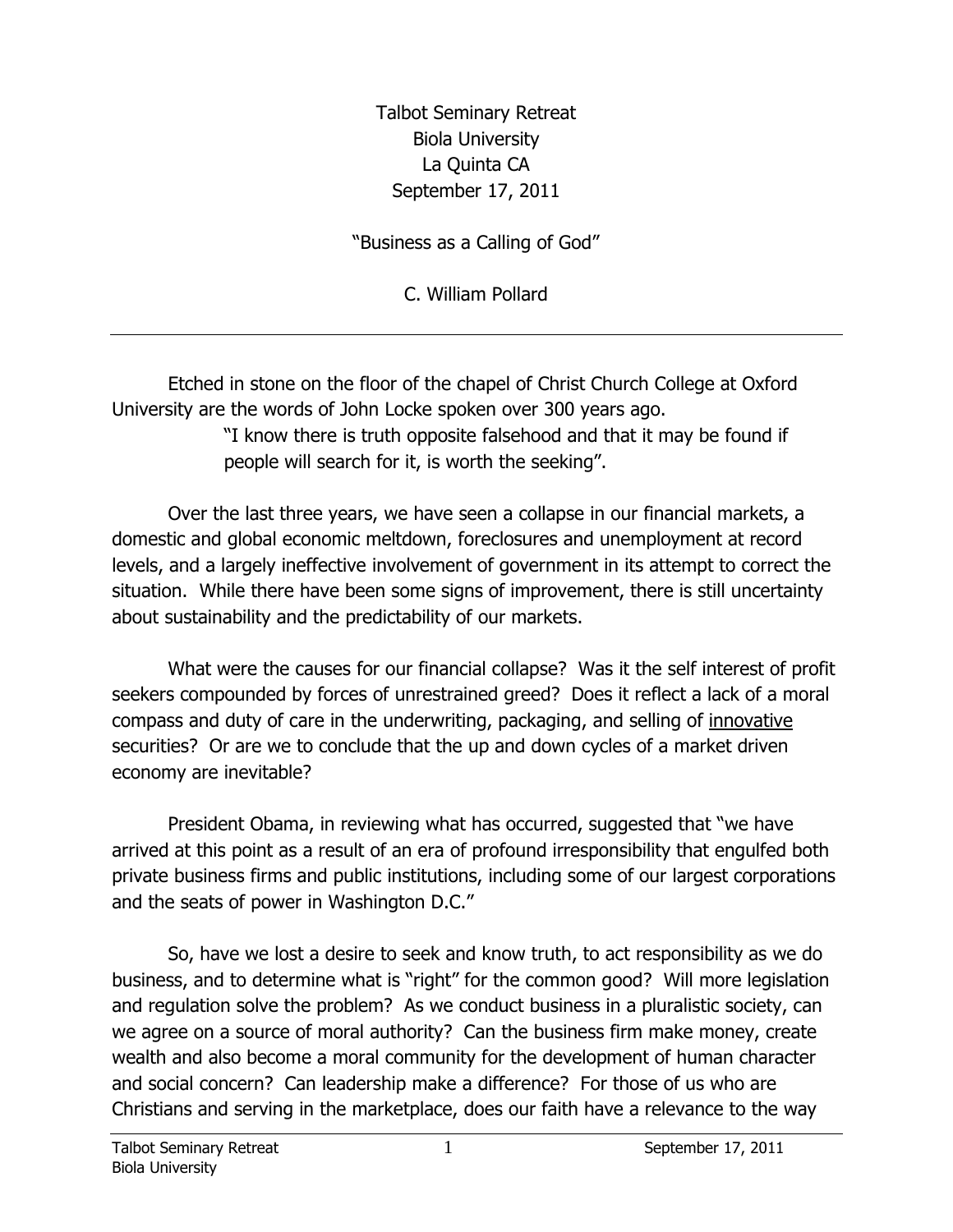we conduct business? Can the work of doing business be considered a ministry and calling of God?

As we try to answer these questions, we should first recognize the reality that it is people who make markets work, people who can be right or wrong, good or evil, honest or dishonest, prudent or selfish. People who are imperfect, weak, sinners, and yet made in God's image with dignity and worth and their own fingerprint of potential. People who have been created with the freedom of choice but who are also morally responsible for their decisions and actions.

We also should recognize that in dynamic and changing markets, the ethical and moral judgments required of business leaders cannot be determined solely by a set of rules – nor can a socially or commercially desired result always be achieved by the interjection of more government funds or controls.

While legislative actions may bring a higher standard of accountability and provide a "stick" of more penalties for violations, they cannot assure the honesty, character, or integrity of the people involved.

So, how can these virtues become a more integral part of the way we do business?

I suggest that we need a transformation in how business firms are led and also how future business leaders are taught. Those of us in the market who are followers of Jesus Christ should provide an example for others to follow. We need to bring our faith to work on Monday and learn to integrate the claims of our faith with the demands of our work.

In so doing, we should be concerned not only about what people do and how they do it in their work, but also about who people are becoming in the process.

This important concept relating to the responsibility and accountability of a leader became a reality for me as I was mentored by my predecessors in ServiceMaster and also through the writings, friendship, and advice of Peter Drucker.

Drucker, who is often referred to as the father of modern-day management, reminds us that the management of people is a liberal art and as such requires an understanding of the human condition. This includes the recognition that our humanity cannot be defined solely by its physical or rational nature, but also has a spiritual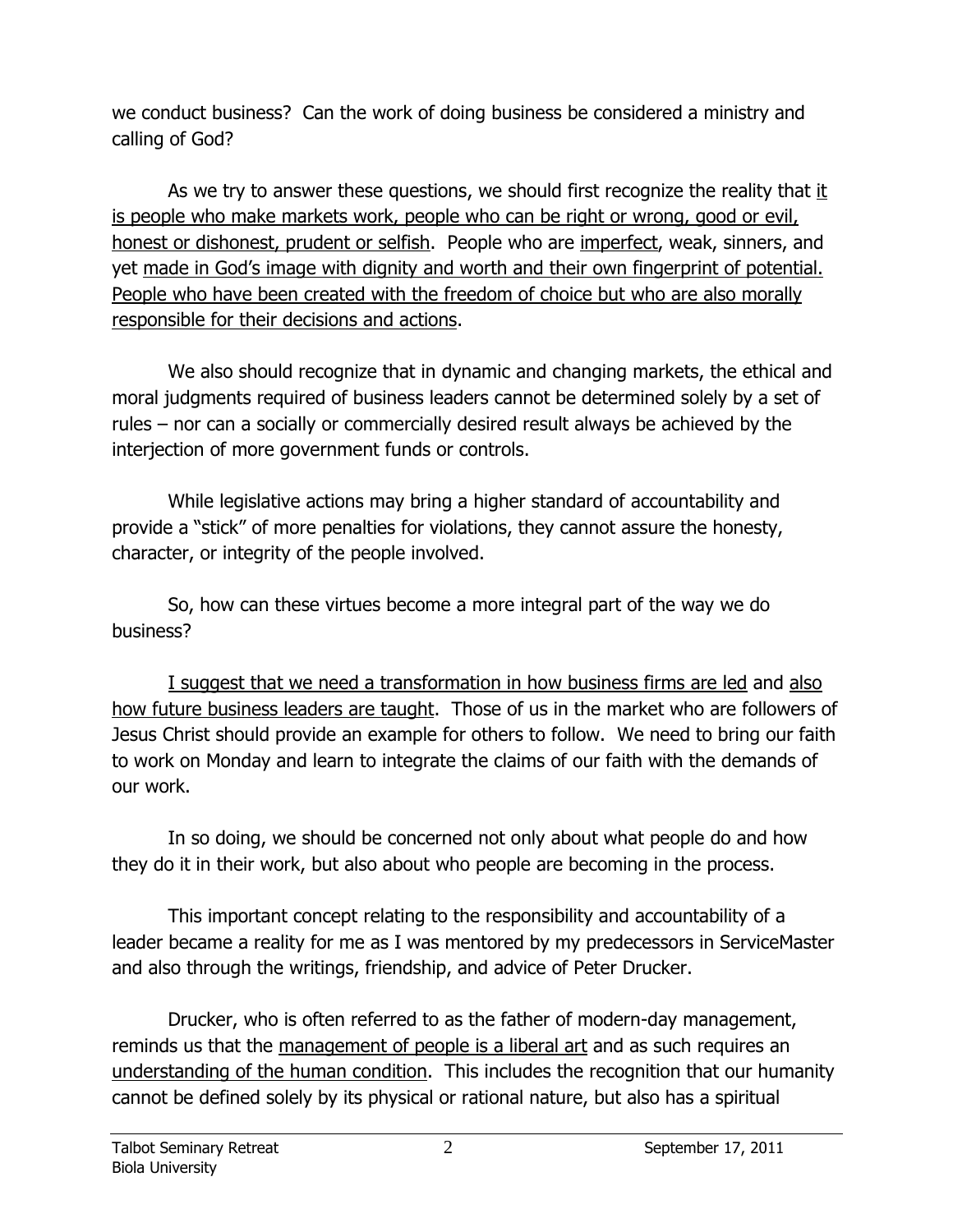dimension. It is this spiritual side of our humanity that influences our character, our ability to determine right and wrong, to recognize good and evil, and to make moral judgments. It is the driver for developing a philosophy of life and a world view that can provide a moral and ethical standard that is not relative, that is other oriented, and functions even when there are no prescribed rules.

Management as a liberal art is about treating people as the subject of work not just the object of work. For the leader, it's about assuming the responsibility for crafting a culture of character and recognizing that the business firm has a duty of care not only to the customers it serves but also to societies within which it operates.

To be effective and responsible in so doing, Drucker concludes that leaders must be able to draw upon the knowledge and insights of the humanities and social sciences, including psychology, philosophy, economics, history, and ethics. But also he goes on to say that leaders must have an appreciation of the role of faith in determining the ultimate purpose and meaning for the life and work of the individual.

On questions of faith and the nature of our humanity, Drucker was profoundly influenced by the writings of Kierkegaard. In Drucker's essay entitled "The Unfashionable Kierkegaard, he comments:

"Human existence is possible as existence not in despair, as existence not in tragedy, but is possible as existence in faith. Faith is the belief that in God the impossible is possible, that in Him, time and eternity are one, that both life and death are meaningful. Faith is the knowledge that man is a creature  $-$  not autonomous, not the master, not the end, not the center – and yet responsible and free."

(Here comment on the new book "Drucker's Lost Art of Management" and the work of Joe Maciariello)

Thus the learning and understanding of what it means to lead and manage people need not be divorced from questions of faith or the role of God in one's life. While for some in the secular academy or in our secular society this conclusion may be difficult to accept, others are ready to recognize its validity.

In his book, *The Fourth Great Awakening*, Robert Fogel, an economist from the University of Chicago and a Nobel Prize winner, traced the history of religious faith in America and its effect on our society and economy. In so doing, Fogel concluded that a major issue in our culture today was simply a lack of a distribution of what he referred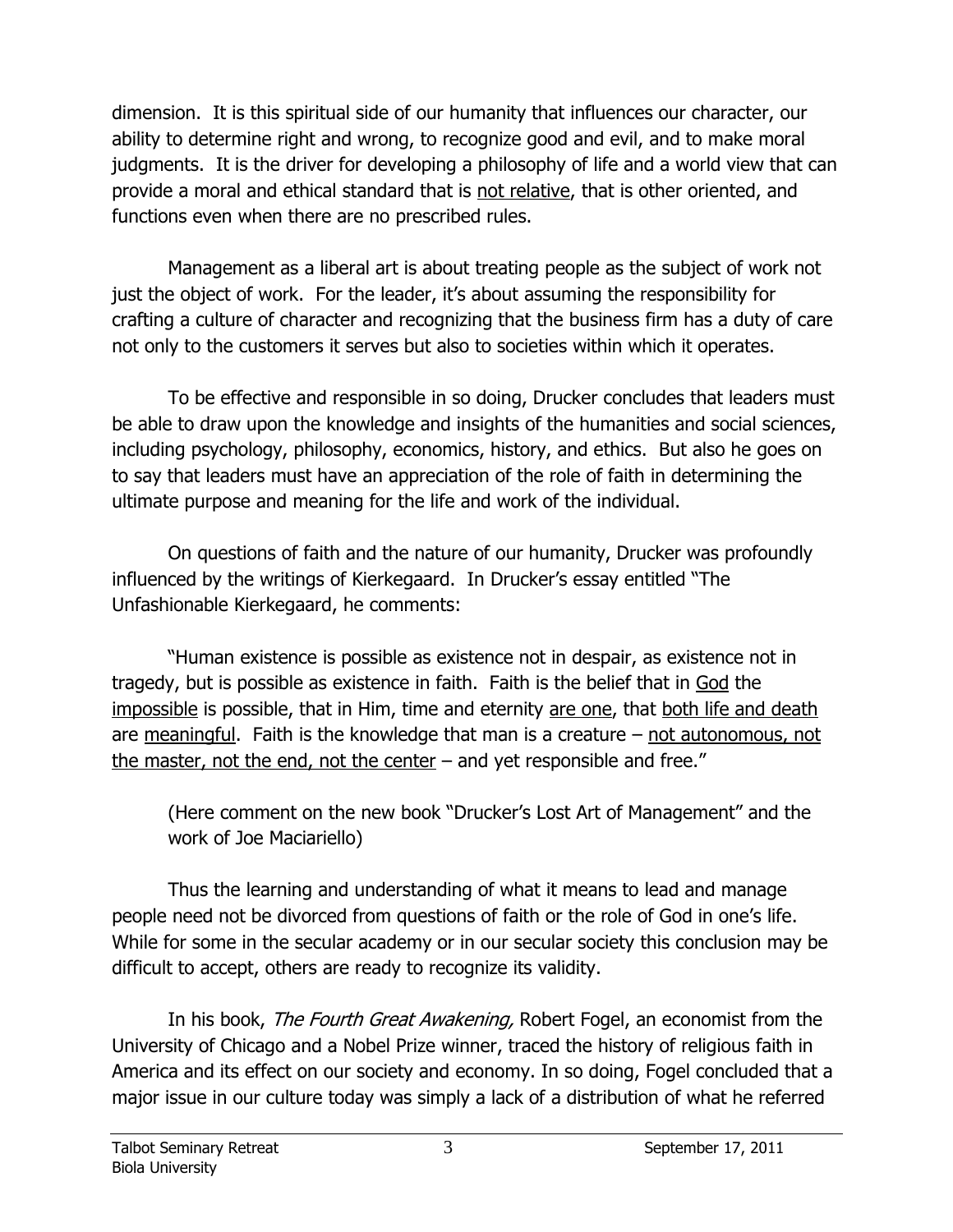to as "spiritual assets". There was, he said, a void in our society in the development of the character of people and a provision for their spiritual needs. He also went on to say that in order for the business firm of the future to resolve the growing complexities of ethical issues, it will have to acquire more "spiritual capital".

Now for us at ServiceMaster, we decided to be overt about the issue as we raised the question of God in our mission statement.

Our Company objectives were simply stated: To honor God in all we do; To help people develop; To pursue excellence; and To grow profitably. Those first two objectives were end goals; the second two were means goals.

We did not use that first objective as a basis for exclusion. It was, in fact, the reason for our promotion of diversity as we recognized that different people with different beliefs were all part of God's world.

As a business firm, we wanted to excel at generating profits and creating value for our shareholders. If we didn't want to play be these rules, we didn't belong in the ballgame. But also, we tried to encourage an environment where the work place could be an open community where the question of a person's moral and spiritual development and the existence of God and how one related the claims of his or her faith with their work, were issues of discussion, debate, and yes, even learning and understanding. We considered the people of our firm as, in fact, the soul of the firm.

It did not mean that everything was done right. We experienced our share of mistakes. We sometimes failed and did things wrong. But because of a stated standard and a reason for that standard, we could not hide our mistakes. Mistakes were regularly flushed out in the open for correction and, in some cases for forgiveness, and leaders could not protect themselves at the expense of those they were leading.

The process of seeking understanding and application of these objectives at all levels of the organization was a never-ending task. It involved matters of the heart as well as the head and it was not susceptible to standard management techniques of implementation or measurement. While at times it was discouraging, it also was energizing as one realized the continuing potential for creativity, innovation, and growth as there was a focus on the development of the whole person and not just a pair of hands to get the work done.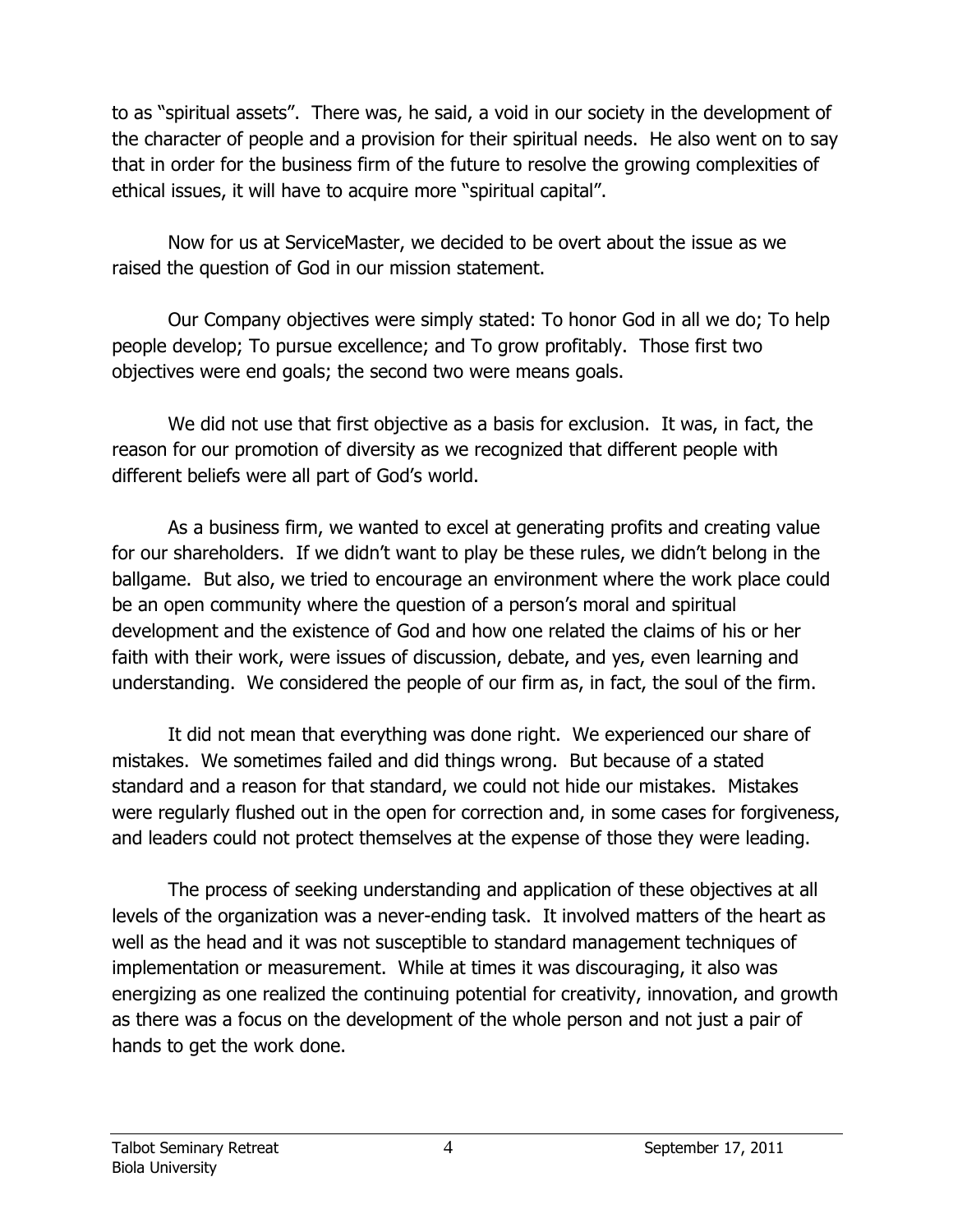Regardless of the task, people can find a sense of purpose and meaning in their work. They can develop a strong ethic that extends to the care for others; a sense of community and a willingness to give back and practice charity. Yes, they can develop a respect for the dignity and worth of their fellow workers and a willingness to serve as they have an opportunity to lead.

As they do so, they honor their Creator even though they may not recognize Him as such. The community of work so developed provides fertile ground for raising the question of God and for good discussion and understanding of His redeeming love in one's life.

When I assumed leadership of ServiceMaster in the early 1980s, I had the privilege of building on the rich legacy of my predecessors – starting with our founder, Marion Wade, then Ken Hansen, and then my immediate predecessor, Ken Wessner.

Each in their own way saw business and their work in the firm as a ministry and calling of God. Before the development of our Company objectives, Marion Wade used to put it this way – "I can't leave God in the pew on Sunday – I have to bring Him with me to work on Monday. It is my ministry."

Is this a generally accepted view today? When was the last time you heard a sermon on business as a ministry or the market place as a calling of God or hear someone publicly praying for the ministry of people in business? Is this subject foreign to the way we do church or to the culture of our faith?

Listen to this letter I received from a graduate of a Christian college. It reflects what may be some common understandings or misunderstandings of how God works and calls us to a purposeful life.

The student starts out by saying:

"I am very happy to report that, by God's grace and fullness, I actually did graduate. For the first time since age five, I am not a student.

"It's been a good four years of learning. I was an English major and a Bible minor. I can now read in the Greek New Testament. I know phrases like: inaugurated eschatology and hermeneutical fallacy. My interpretation of scripture has increased in both caution and confidence.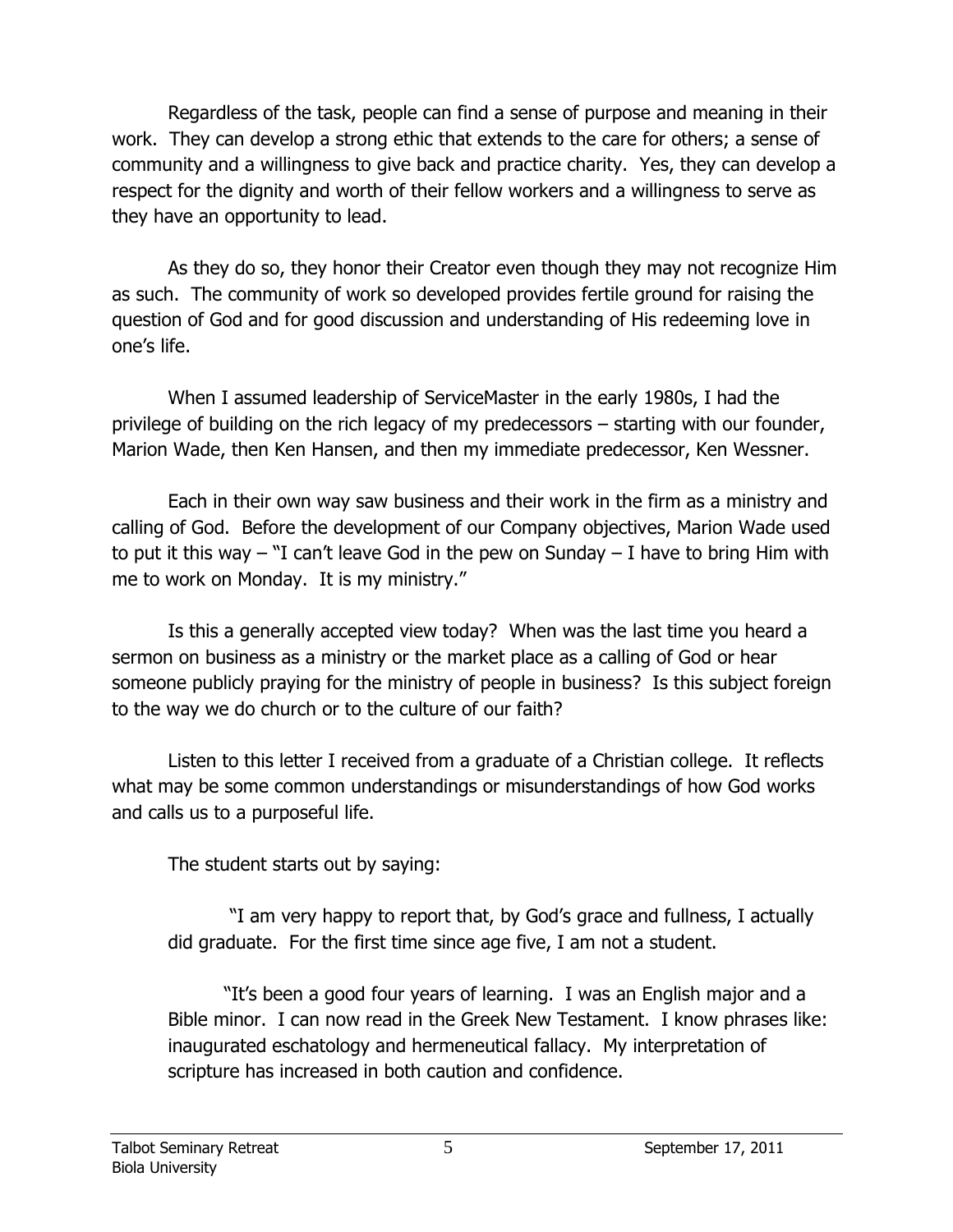"I have made wonderful friends here, in breakfast Bible studies and noon prayer sessions for missions, in afternoons in the fall playing football and in the spring playing baseball, and late nights in the dorm having fun. The farewells will be very difficult.

"So, what's next? I am moving to Kansas City where I will be closer to my family. I'll find a job and pay off my student loans. What kind of a job? I really don't know – construction work or some type of administrative work for a business? I also will apply to various mission agencies. I feel called to the mission field and, in a year or two, I hope to be in full-time Christian service. Where, I don't know. Ethiopia? Papua New Guinea? India? I will wait for God's call to the right place.

"Please pray for me in the next couple of months. It is going to be quite a transition and, frankly,  $I$  am not looking forward to it. For the first time,  $I$  am leaving a Christian community to live among ordinary, working Americans. I am expecting a considerable amount of uncertainty and loneliness, but I hope to develop some friends at the local church I will be attending."

So, what is this student saying? Could it be that his view is representative of a common understanding of "Calling" within our evangelical culture?

Is there some form of hierarchy in God's calling with a special place for what people often refer to as "full-time Christian service?" Will we somehow miss out if we don't do something that fits into this category? Should we think of God's call in the context of a location or special place of service? Is it only about what we should do and the place where we should do it or is it more about who we are and who we are becoming in our relationship with God? And by the way, where does ordinary work with those ordinary people fit in -- the ordinary people that God so loves and for whom Jesus died?

As a follower of Jesus Christ, one of the best ways that I found to respond to God's call to the market place and to lead in the development of the firm as a moral community was to seek to serve as I led. To reflect the principles that Jesus was teaching His disciples as He washed their feet, including that no leader was greater or had a self-interest more important than those being led. In seeking to so serve, the truth of what I said could be measured by what I did. My faith and the ethic of my life became a reality as I was able to serve those I led. It was the salt and light of what I believed and provided a platform for me to share my faith.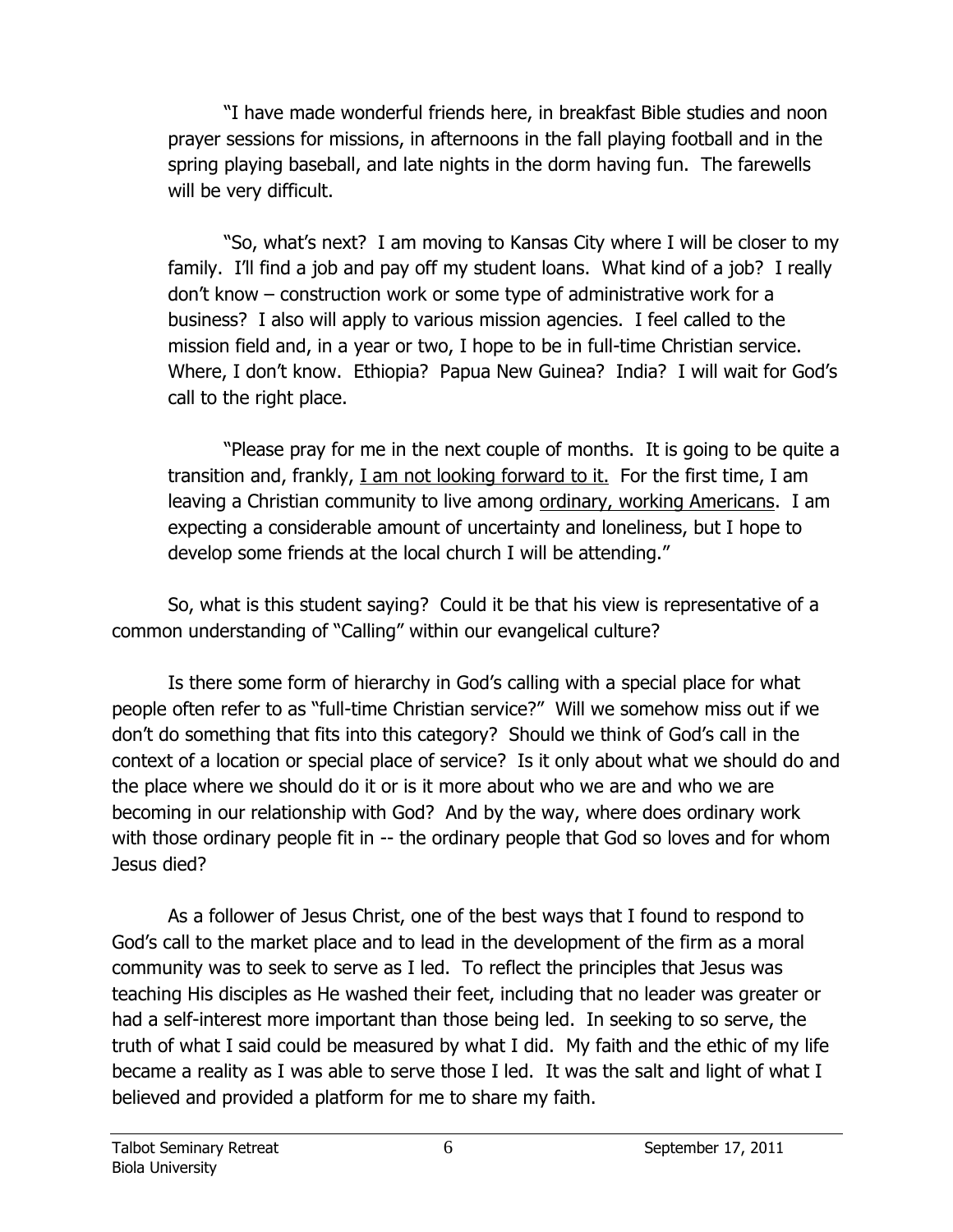Servant leadership has been a continuing learning experience for me. It has not come naturally. The first thing I had to understand was what it meant to walk in the shoes of those I would lead. This was a lesson that I would learn as I first joined the ServiceMaster senior management team and spent the first two months of my ServiceMaster career out cleaning floors and doing the maintenance and other work which was part of our service business. In so doing, I was beginning to understand what would be my dependence upon and responsibility to the people I would lead.

Later on in my career, as I became CEO of the firm, the faces of our service workers would flash across my mind as I was faced with those inevitable judgment calls between the rights and the wrongs of running a business. The integrity of my actions had to pass their scrutiny. When all the numbers and figures were added up and reported as the results of the firm, they had to do more than just follow the rules or satisfy the changing standards of the accounting profession. They also had to accurately reflect the reality of our combined performance  $-$  a result that was real  $-$  a result that our customers could depend upon. A result that would reflect the true value of the firm. Otherwise I was deceiving myself and those that I was committed to serve.

Unfortunately, there are often many trappings around a position of leadership – the perks or prestige of the office and the arrogance of success can tempt leaders to focus on self and think they have all the answers rather than focusing on their responsibility to others. It is the evil of hubris. It is often subtle and can have a cumulative effect on judgment unless it is nipped in the bud.

Let me share an example about learning a lesson from Peter Drucker that occurred later on in my leadership responsibilities at ServiceMaster and reflects the continuing need to be aware of the subtle effect of hubris.

One of the benefits of my friendship with Peter was that he never hesitated to point out those areas where I could improve my leadership. One of those important moments of learning occurred when we were traveling together to conduct a management seminar in Tokyo for Japanese business leaders.

After the seminar, Peter and I had dinner together. I shared with him my disappointment, and yes, even anger, over the fact that no one from the leadership team of our Japanese business partner had come to the seminar. They had been invited and had promised to attend. Since some of our current and prospective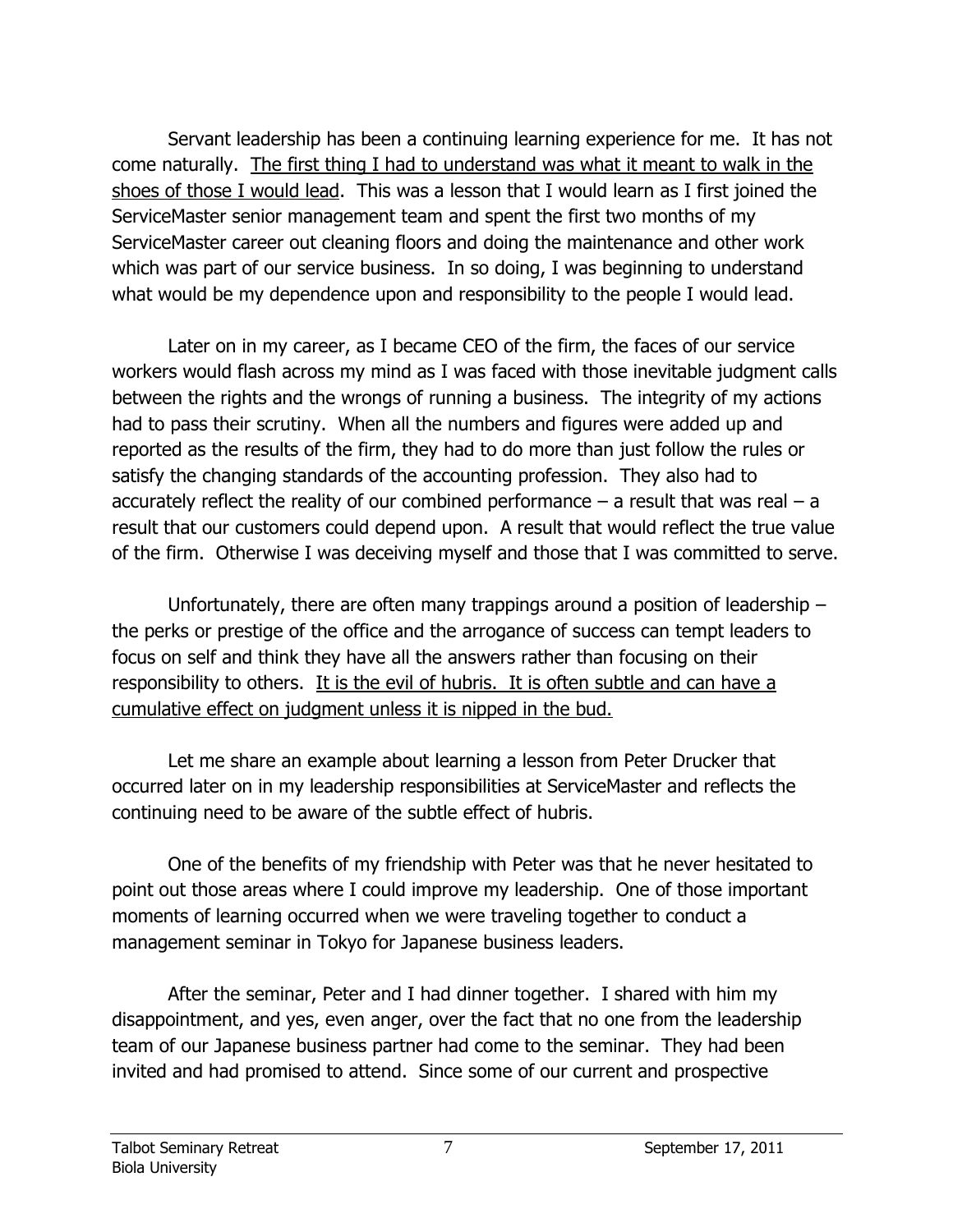customers were in attendance, it would have provided an opportunity for them to learn and also to make important business connections.

I explained to Peter that we had recently decided to delay bringing one of our new service lines to Japan and that the leadership of our partner was no doubt upset with that decision. I explained that this was probably the reason they did not come.

I told Peter that I intended to cancel my trip to their headquarters in Osaka and take an earlier flight back to the States. Peter encouraged me to rethink my position and gave some advice, including his thoughts and understanding of Japanese culture. Although I listened to him, I made up my mind that I was not going to accept his advice and I would reschedule my flight the next morning.

When dinner was over, we returned to our respective hotel rooms. At about 10:30 that evening, I received a call from Peter asking me if I would come to his room. He was still concerned about my reactions and wanted a further discussion with me.

As Peter opened the door to his hotel room, I could tell by the look on his face that he was troubled. He told me to sit on the chair near his bed. He then sat down on the edge of his bed and looked me straight in the eye. "Bill," he said, "you are suffering from hubris. It's time for you to eat some humble pie."

He went on to explain how quickly leaders can lose touch with the reality of their responsibility when they think their pride is at risk. He pointed out that my job as leader was to go to Osaka, meet with our business partners, resolve our differences, and rebuild a relationship of trust. This result was needed for the continued growth of our business in Japan and for the opportunities it would provide the people in our business. It was my job to do this as a leader, and it was something that I could not delegate.

It was great advice. The next morning I was on the train to Osaka, and  $\frac{my}{m}$ meeting there accomplished the right result for our business and for our people. I did have to eat some humble pie. The leadership lesson was clear. My leadership responsibility was not about me or my feelings. It was about what should be done for our business and our people.

(Story of President Komai funeral)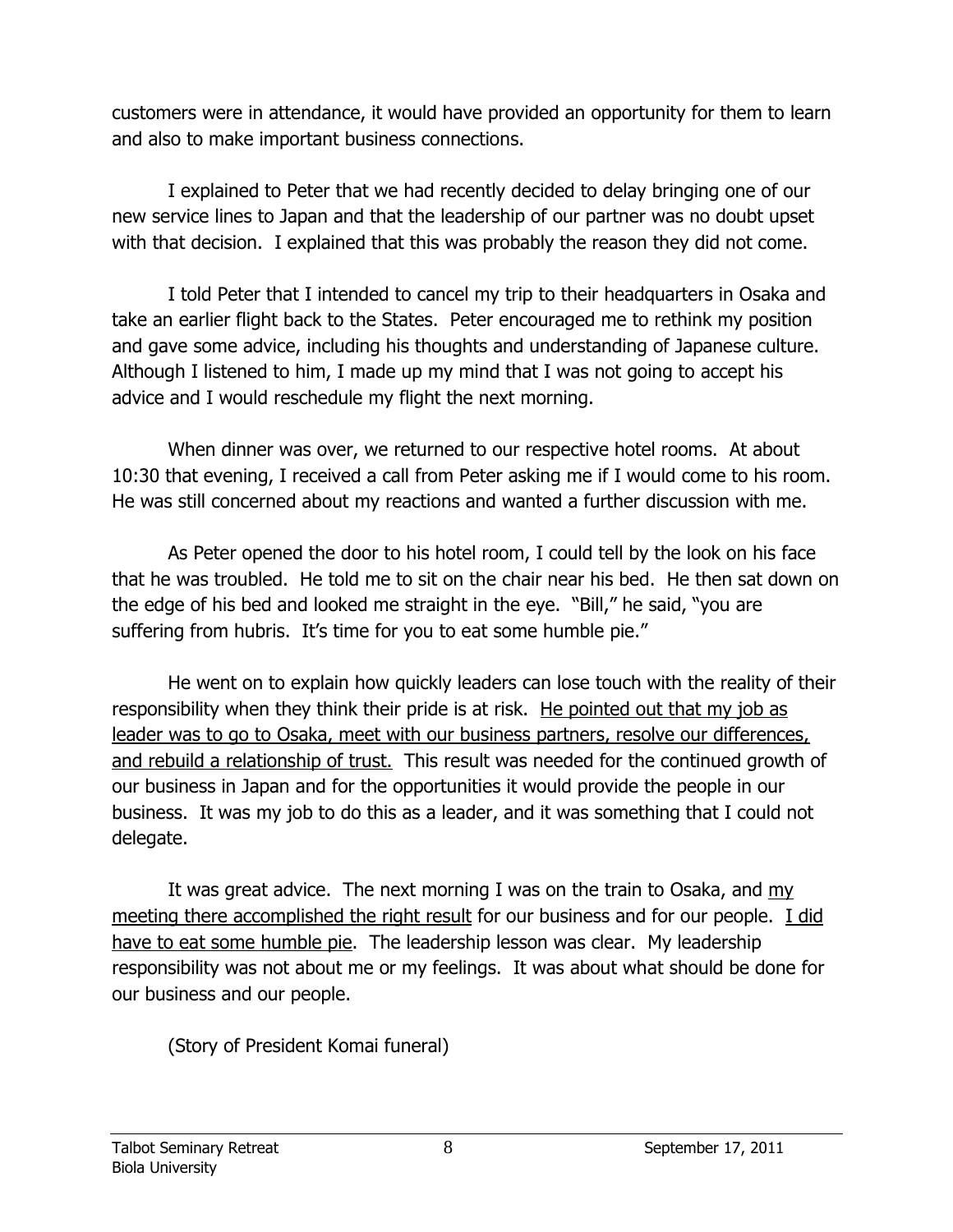As we invest ourselves in the lives of others, people will respond. God will provide the opportunities to share and speak the truth of our faith.

As part of expanding our business to China, I made several trips to China.

After one of those trips, I received a note from one of our Chinese employees who had been traveling with me as an interpreter. Here is what Shu Zhang said, "When I grew up in China, religions were forbidden and Mao's book became our Bible. When I was five or six years old I could recite Mao quotations and even use them to judge and lecture the kids in the neighborhood.

Mao said, "Serve the people. Leaders should be public servants." This coincides with some of ServiceMaster's moral standards. When I think deeply, I see the difference that makes one work so successfully and the other collapse fatally. It must be the starting point of ServiceMaster to honor God, and that every individual has been created in His image with dignity and worth.

ServiceMaster is designed to be a big, tall tree with strong roots which penetrates extensively to almost every corner of a person's daily life. It is still growing in mine. And I am still learning".

Shu is a thinking person. She felt accepted and respected in her work environment. She was confronted with life choices that went beyond doing a job and earning a living; choices about who she was becoming and how she could relate to God. She was growing and developing an understanding of herself and the purpose and meaning for her life.

For me, the world of business has become a channel of distribution for fulfilling and living my faith; a channel that has reached from a janitor's closet in Saudi Arabia to the Great Hall of the People in Beijing, China – from sweeping streets in Osaka, Japan to ringing the bell of the New York Stock Exchange. The marketplace has provided a wonderful opportunity for me to embrace and engage those who do not believe the way I do, but whom God loves and who, by my words and actions, should see the reality of His love.

Can godly and Christian values make a difference in the way a business is led or the way a leader performs his or her responsibilities? You bet they can. Creating cultures of character requires leaders to know what they believe and why they believe it; to seek truth; to know their source of moral authority and to know what is right even